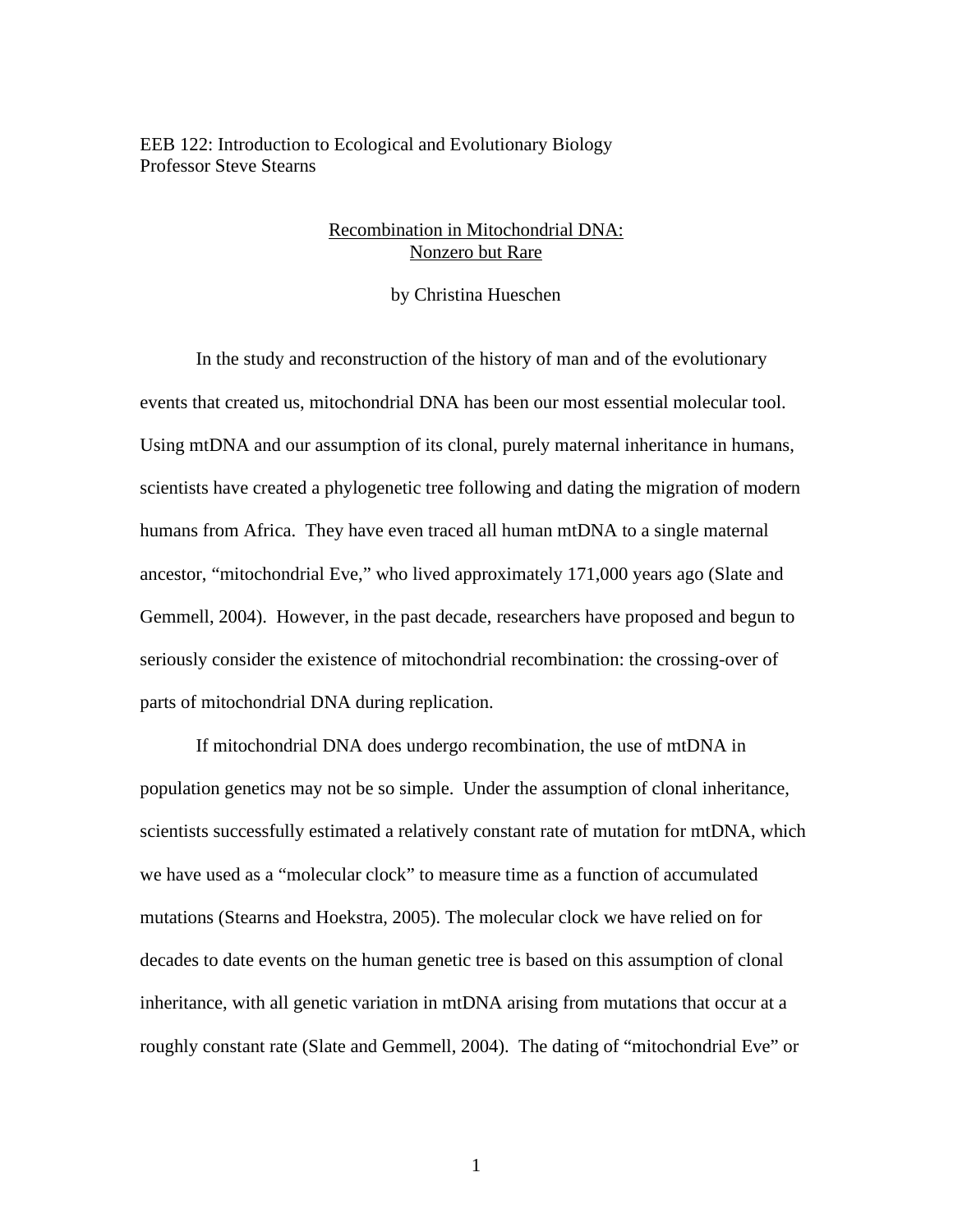of events like the migration of humans from Africa to Europe did not factor in the added variation in mtDNA that recombination would cause.

At the same time that the possibility of recombination is opening up new questions and doubts about our knowledge of human evolutionary history, the same possibility presents a possible solution to an unanswered and very important question: how supposedly asexual mitochondria have escaped extinction by Muller's ratchet. Without recombination to clear out deleterious mutations, Muller's ratchet predicts that these mutations should accumulate irreversibly in mtDNA (Stearns and Hoekstra, 2005). Instead, mitochondrial genomes have remained functional – an indication, some scientists contend, of the existence of mitochondrial recombination (Ladoukakis and Eyre-Walker, 2004; Barr et al., 2005).

Over the past decade, the body of evidence supporting recombination has become substantial enough that we cannot ignore it. However, proponents of pure maternal mtDNA inheritance have accused much of the key research supporting recombination of data misinterpretation, exaggeration, and sloppy procedures (Jorde and Bamshad, 2000; Piganeau and Eyre-Walker, 2004; Bandelt et al., 2005). They continue to argue for clonal inheritance of mtDNA, also pointing out the lack of population genetic evidence for recombination (Bandelt et al., 2005). The debate over mitochondrial DNA recombination continues today, but research on both sides is consistent with a very low level of mitochondrial DNA recombination.

Much of the earliest research that claimed to prove the existence of mitochondrial recombination, such as that of Awadella et al. in 1999, looked for evidence of recombination in linkage disequilibrium, the non-random tendency of alleles to be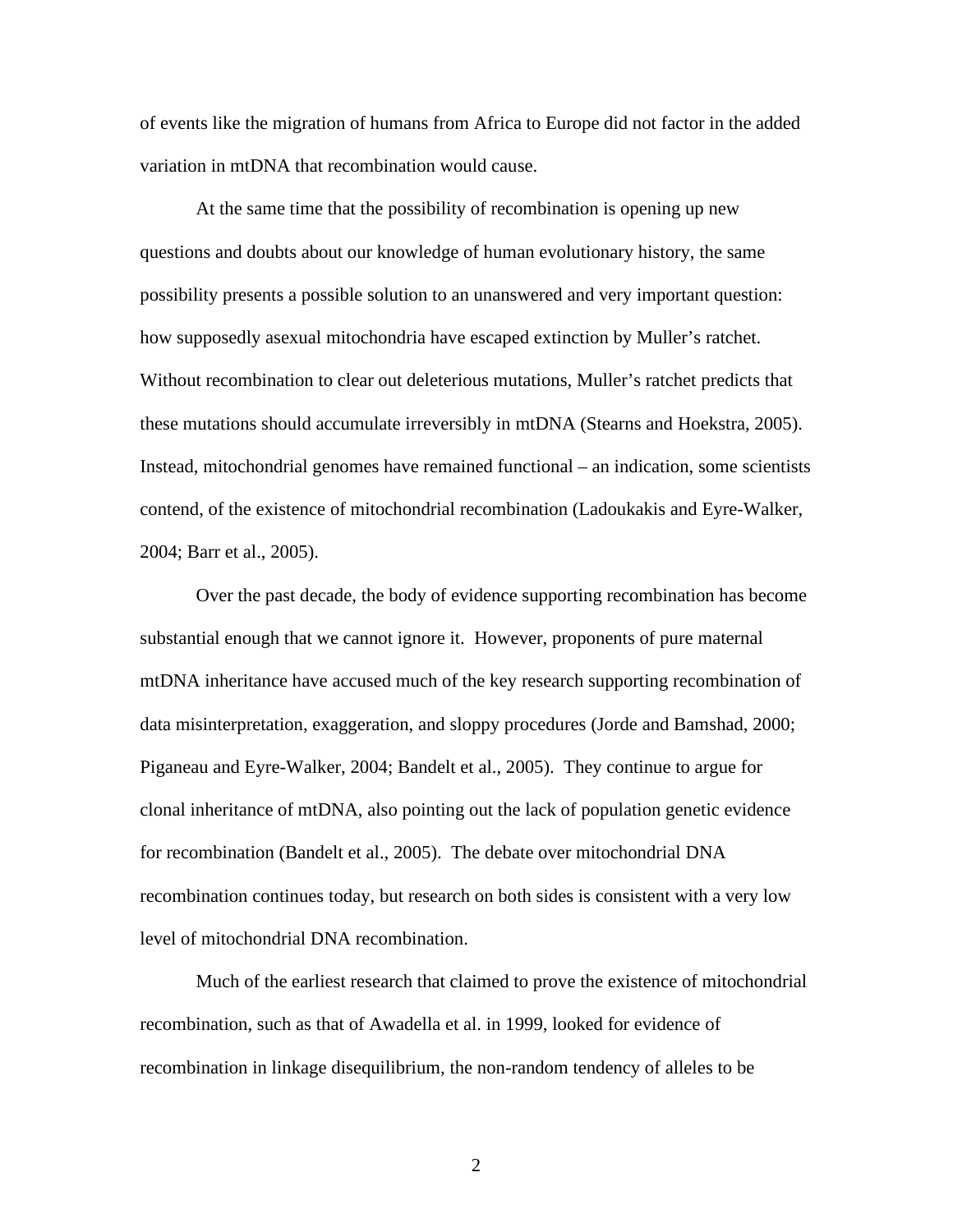inherited together more frequently than would be expected given their distance. Without recombination, these associations of alleles occur because an entire chromosome is inherited clonally. Recombination would give alleles the opportunity to form new combinations and therefore break down linkage disequilibrium. Awadella and his colleagues analyzed the relationship between linkage disequilibrium and the distance between allele sites in human and chimpanzee mtDNA. They wanted to investigate the hypothesis that if recombination occurred, it would be more likely to disrupt the linkage disequilibrium of two alleles that are far apart than two alleles that are close together, since the far-apart alleles would be likely to be separated during crossing-over and end up on different segments of the DNA. Because their statistical analysis showed that linkage disequilibrium declined with distance between alleles in both humans and chimpanzees, Awadella et al. concluded that recombination must exist.

Awadella et al.'s methods contained some important controls, such as restricting their analysis to synonymous variation – genetic variation with no effect on fitness. By only examining alleles whose corresponding phenotypes had equal reproductive success, they ensured that natural selection could not be a force creating linkage disequilibrium. They could therefore attribute variation in linkage disequilibrium to recombination, not selection, because the mitochondrion gained no phenotypic advantage by inheriting two particular alleles together. In addition, when measuring linkage disequilibrium, they used a reliable and established formula, the Hill and Robertson measure, to calculate it.

However, when Jorde and Bamshad re-analyzed Awadella et al.'s data in 2000, they first used the same Hill and Robertson measure for linkage disequilibrium. Jorde and Bamshad found a significant correlation with distance in only two of the five human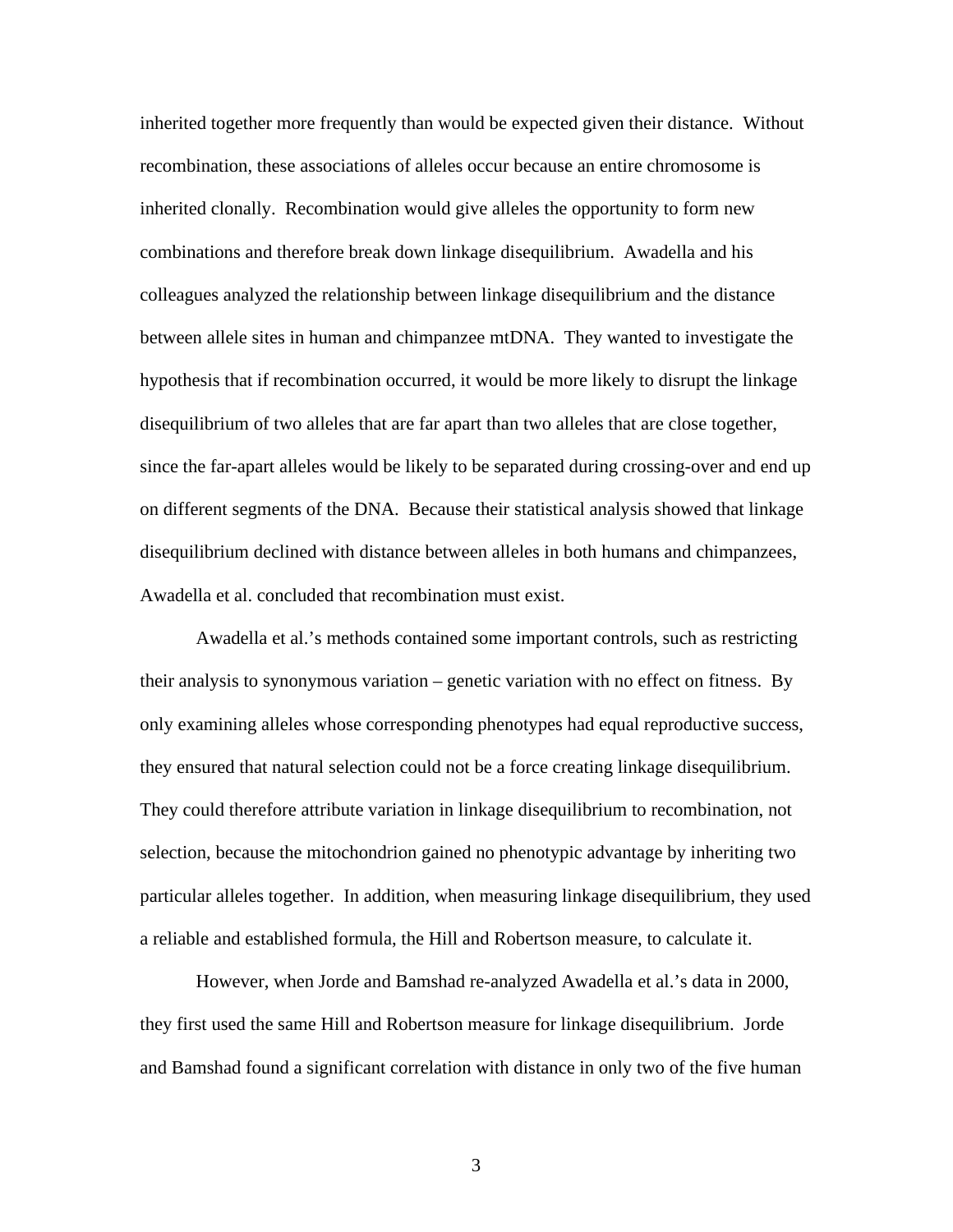data sets, not in four as Awadella et al. claimed. In addition, when Jorde and Bamshad then used an alternative formula, *D'*, to calculate linkage disequilibrium, they did not find a significant correlation with distance for any of the data sets. Awadella et al.'s results, therefore, do not represent unquestionable proof of mitochondrial DNA recombination. They provide evidence for the possibility of recombination, but because another team of scientists did not reproduce or confirm their findings when using an alternative method of analysis, Awadella and his collegues' evidence is disputable.

Although Awadella et al. explored a clever way of detecting recombination in mitochondrial DNA, others have questioned their interpretation of their data (Jorde and Bamshad, 2000; Piganeau and Eyre-Walker, 2004). Awadella et al. overstated their conclusions when they claimed that their results "can be attributed to one mechanism only: recombination." Awadella et al.'s research did not provide direct detection of mitochondrial recombination; it implied recombination through of the decline of linkage disequilibrium in alleles farther apart from each other on the mitochondrial genome. Therefore, indisputable statistical correlation of the relationship between linkage disequilibrium and distance is necessary to back such a strong conclusion.

In the past five years, scientists have further questioned and discredited Awadella et al.'s evidence of recombination, as well as the evidence published in the following several years by scientists who copied their technique of analyzing the relationship between linkage disequilibrium and distance. In 2004, Piganeau and Eyre-Walker reanalyzed mtDNA data from Awadella et al. and three other published data sets that, according to their authors, supported the hypothesis of mitochondrial recombination. They used both the Hill and Robertson and the alternative *D'* measure of linkage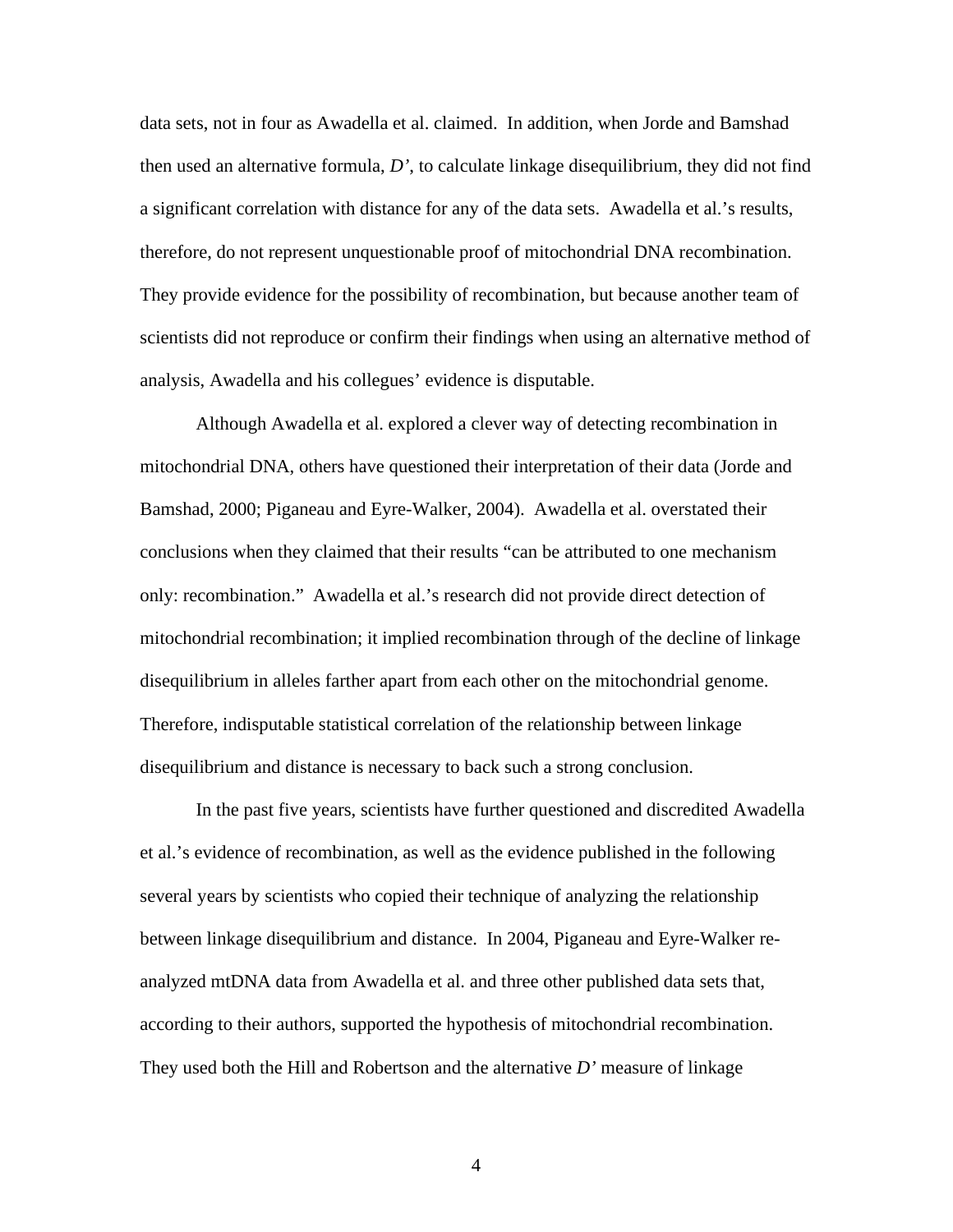disequilibrium and determined the statistical significance of the negative relationship between the linkage disequilibrium of two alleles and the distance between them. Of analyses with the Hill and Robertson measure, 104 of 140 did show a negative correlation, but most were not statistically significant. Furthermore, of the analyses with *D'*, half showed a negative correlation and half a positive one. These results do not definitively demonstrate the existence of mitochondrial recombination; in fact, they reveal a lack of solid evidence in any of the published research using linkage disequilibrium. The work of both Jorde and Bamshad and of Piganeau and Eyre-Walker shows that current techniques, at least, have not conclusively detected recombination using the method of linkage disequilibrium analysis on sequence data. This method, used by a substantial fraction of the published research supporting recombination, has not proved capable of definitively demonstrating recombination's existence because the linkage disequilibrium-distance relationship is "hardly detectable" with available methods (Piganeau and Eyre-Walker, 2004).

At first glance, the failure of linkage disequilibrium analysis to show real evidence for recombination could seem like proof of pure, maternal mitochondrial DNA inheritance. To make that claim, however, would be to force an unsupported conclusion just as scientists like Bamshad, Jorde, Piganeau, Eyre-Walker, and Bandelt accuse the supporters of the recombination hypothesis of doing. It is very possible that recombination may occur, but occur at such low levels and so infrequently that it cannot be detected by linkage disequilibrium analysis to a significant degree.

Another argument for the existence of recombination is high levels of homoplasies in phylogenetic trees, where the same mutation (or its reverse) occurs at the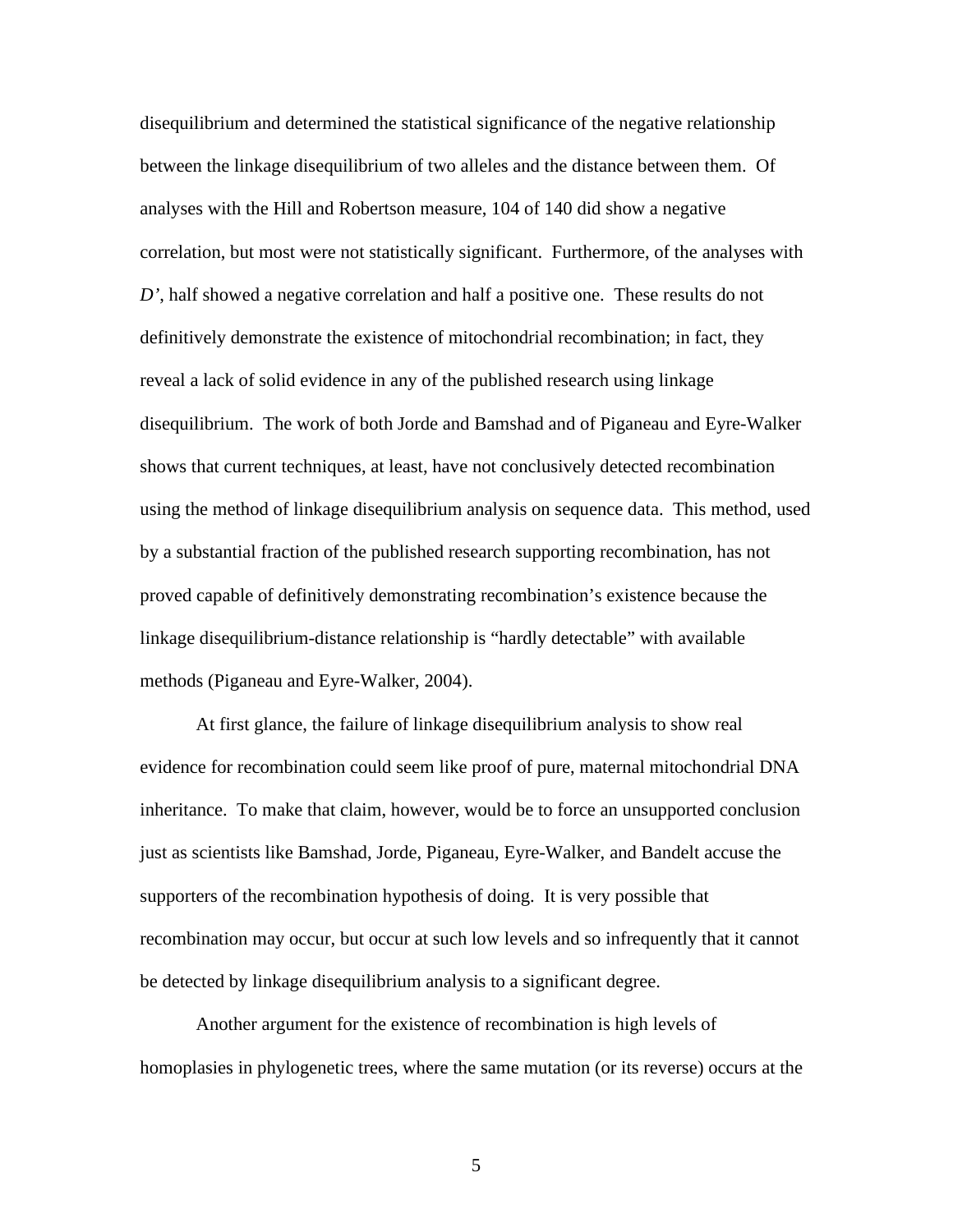same genetic site in two different parts of the tree (Piganeau and Eyre-Walker, 2004). Recombination could cause this if a mutant mitochondrial genome underwent crossingover with a mitochondrial genome of a different branch of the phylogenetic tree, passing the mutation into that branch. However, homoplasies can be created either by recombination or simply by multiple mutations, which may be selected for because of their phenotypic advantage (Piganeau and Eyre-Walker, 2004). Scientists arguing for clonal, maternal inheritance use the concept of multiple mutations, especially at hypervariable sites – genetic sites where mutation is unusually common – to invalidate this argument for recombination (Piganeau and Eyre-Walker, 2004; Slate and Gemmell, 2004). However, the existence of multiple mutations and hypervariable sites are not evidence of non-recombinant inheritance. Some occurrences of homoplasy could very possibly be the result of recombination; we cannot know for certain either way without further research.

Proponents of purely maternal inheritance also cite the lack of population genetic evidence for recombination as a strong argument against its existence. As Bandelt et al. stated in 2005, "the worldwide mtDNA phylogeny faithfully mirrors the non-recombinant nature of this genome." Bandelt and his colleagues argue that recombination would have been reflected in mtDNA phylogeny over the thousands of years of human history. According to Bandelt et al., every population has phylogenetically distant mtDNA haplotypes, and there exists therefore approximately a 50% probability that these genetically different, or "foreign," mtDNAs will be involved in an instance of recombination. If these genetically different mtDNAs recombined with the mtDNAs more common in the population, the resulting heterogeneous mtDNAs would be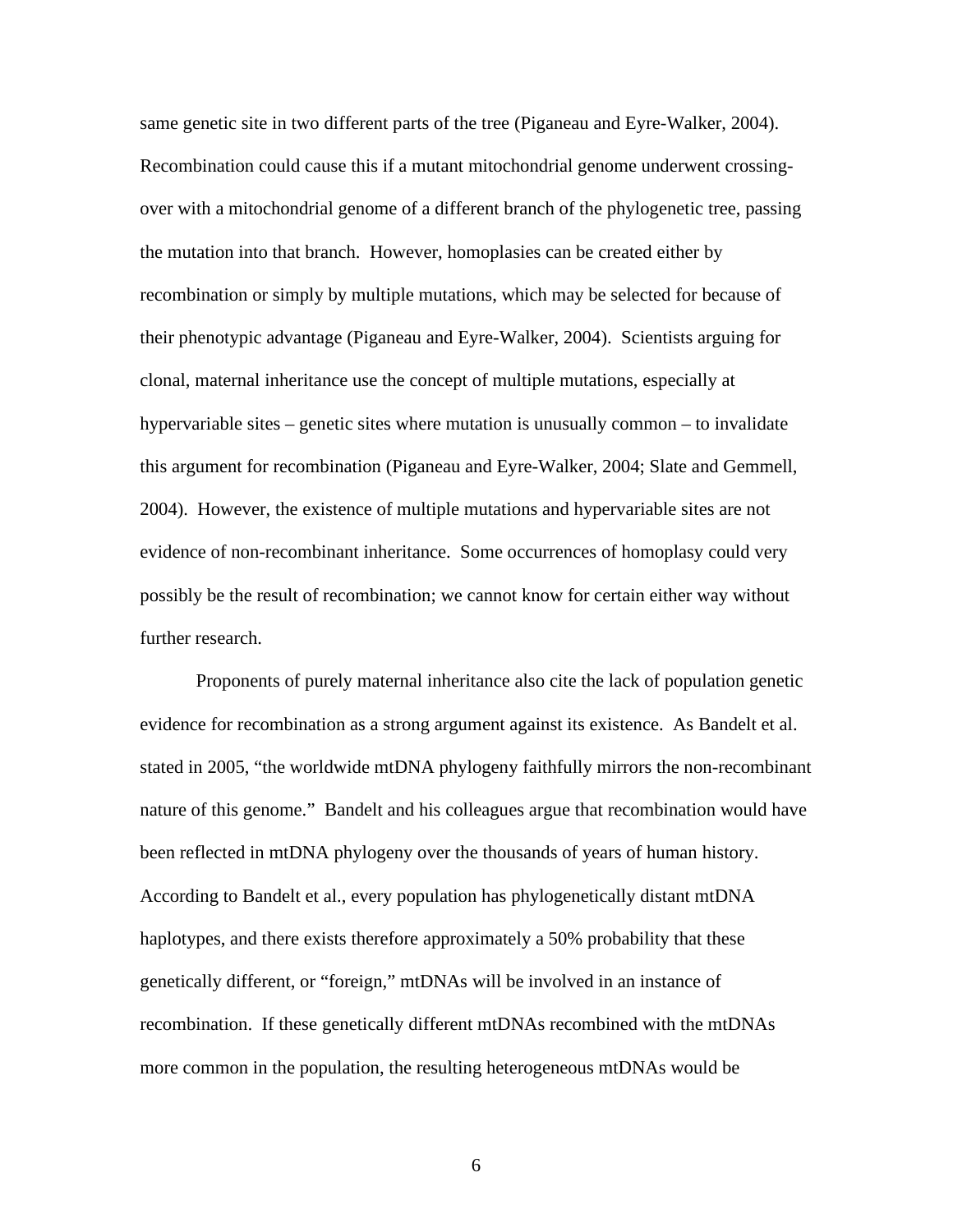noticeable generations later when studying that population's genomes. Bandelt et al.'s logic is compelling, but some of their statements beg skepticism. Have all populations in human history really contained phylogenetically distant, or "rare," mtDNA? Where did the authors get their statistic of a 50% chance of recombination of those unusual mtDNAs – a statistic whose basis they do not explain or prove at all? Perhaps because paternal leakage – the "accidental" transfer of mtDNA into a gamete from the father as well as the mother, a pre-cursor for recombination – occurs so rarely, the frequency of recombination is so miniscule that it escapes detection in population genetic data. Even thousands of years of phylogenetic history may not visibly reflect such an extremely low frequency of recombination events.

In 2004, a paper by Kraytsberg et al. presented the first truly solid evidence for recombination. Kraytsberg and her colleagues looked for mitochondrial DNA recombinants in the muscle tissue of a unique individual  $-$  a 28 year old man who, unlike almost all humans, had mtDNA from both his mother and father in his muscle tissue mitochondria (Ladoukakis and Eyre-Walker, 2004). They sequenced the extracted mitochondrial DNA and found 33 recombinants with alternating maternal and paternal segments. Recombinant mtDNA made up approximately 0.7% of total mtDNA. This corresponds to 7% of maternal mtDNA molecules, since the make-up of the individual's muscle tissue mtDNA was 90% paternal and 10% maternal.

Kraytsberg et al. provided direct evidence of recombinant mitochondrial DNA, instead of implying it through methods such as linkage disequilibrium analysis or homoplasy. Their findings demonstrate that recombination is possible; it occurs given paternal leakage. The subject of their research, however, was an extraordinary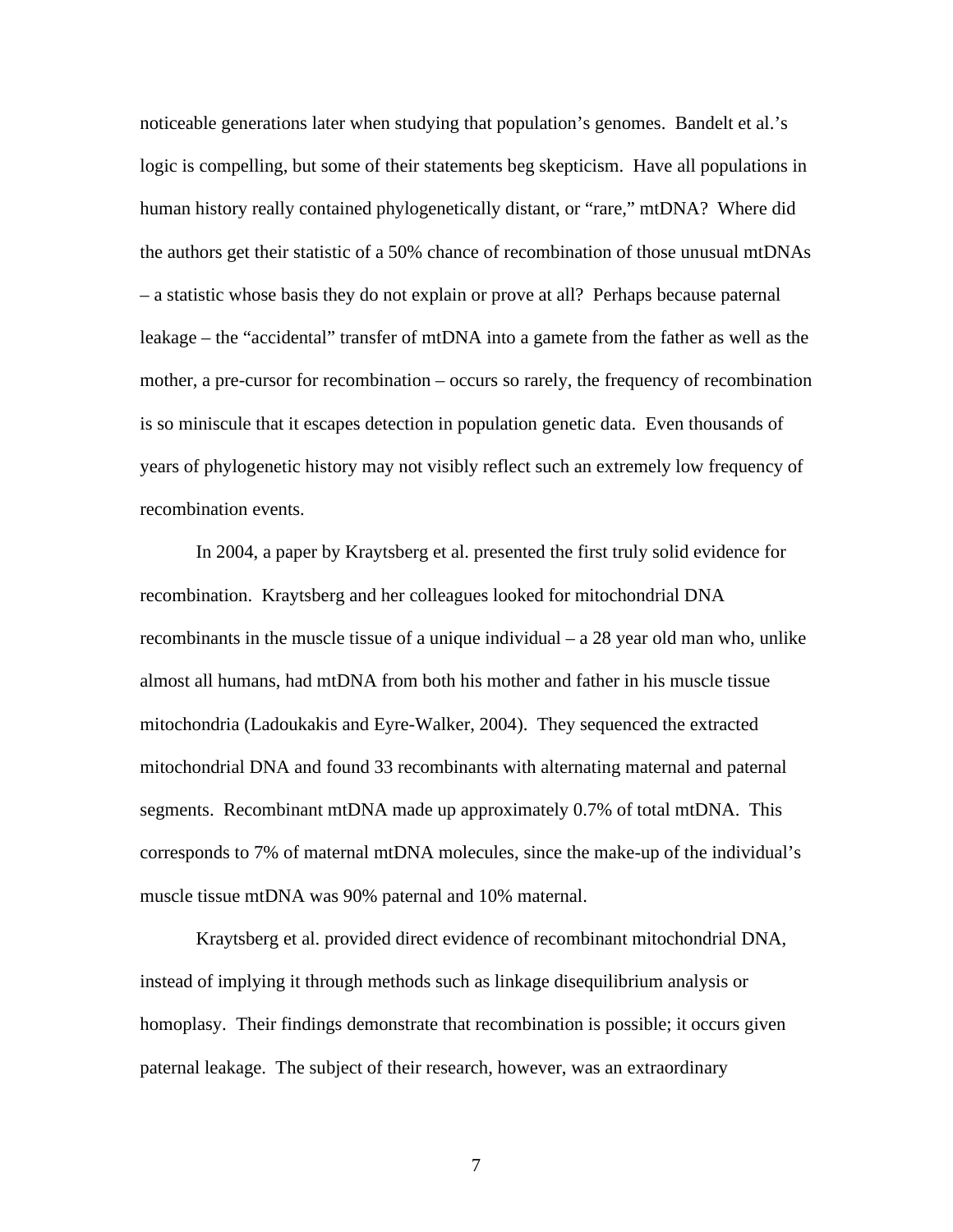individual, whose mitochondria had undergone paternal leakage and therefore contained heterogeneous mtDNA. How often mitochondrial DNA recombine, therefore, depends on the frequency of paternal leakage – and this frequency is probably very low.

Some scientists on the clonal inheritance side of the debate have questioned Kraytsberg et al.'s methods, pointing out that the single molecule PCR method they used can frequently be subject to contamination (Bandelt et al., 2005). Mixing of samples during PCR would have caused artificial recombination, leading the researchers to false conclusions. However, in addition to repeating their experiment many times with the same result, Kraytsberg and her colleagues conducted an important control experiment: mixing purely maternal and purely paternal mtDNA from the subject's mother and father and sequencing that mix. In this case, they observed no evidence of recombination at all. This control demonstrates that the recombinants found after PCR of the subject's mtDNA were not artificial, but actually created *in vivo*, in the mitochondria of the subject's muscle tissue.

Human mitochondrial DNA recombination would make sense in the context of what we know about plant and animal mtDNA. Current scientific consensus is that occasional recombination occurs in plant and fungal mitochondrial genomes, and researchers have reported recombination in several animal species (Barr et al., 2005). All animal mtDNA contains the "machinery" needed for recombination (Barr et al., 2005); even mammalian mtDNA possesses the necessary enzymes (Ladoukakis, Eyre-Walker, 2005). Besides showing directly that recombination between maternal and paternal mtDNA is possible, Kraytsberg et al.'s results reveal that human mitochondria have an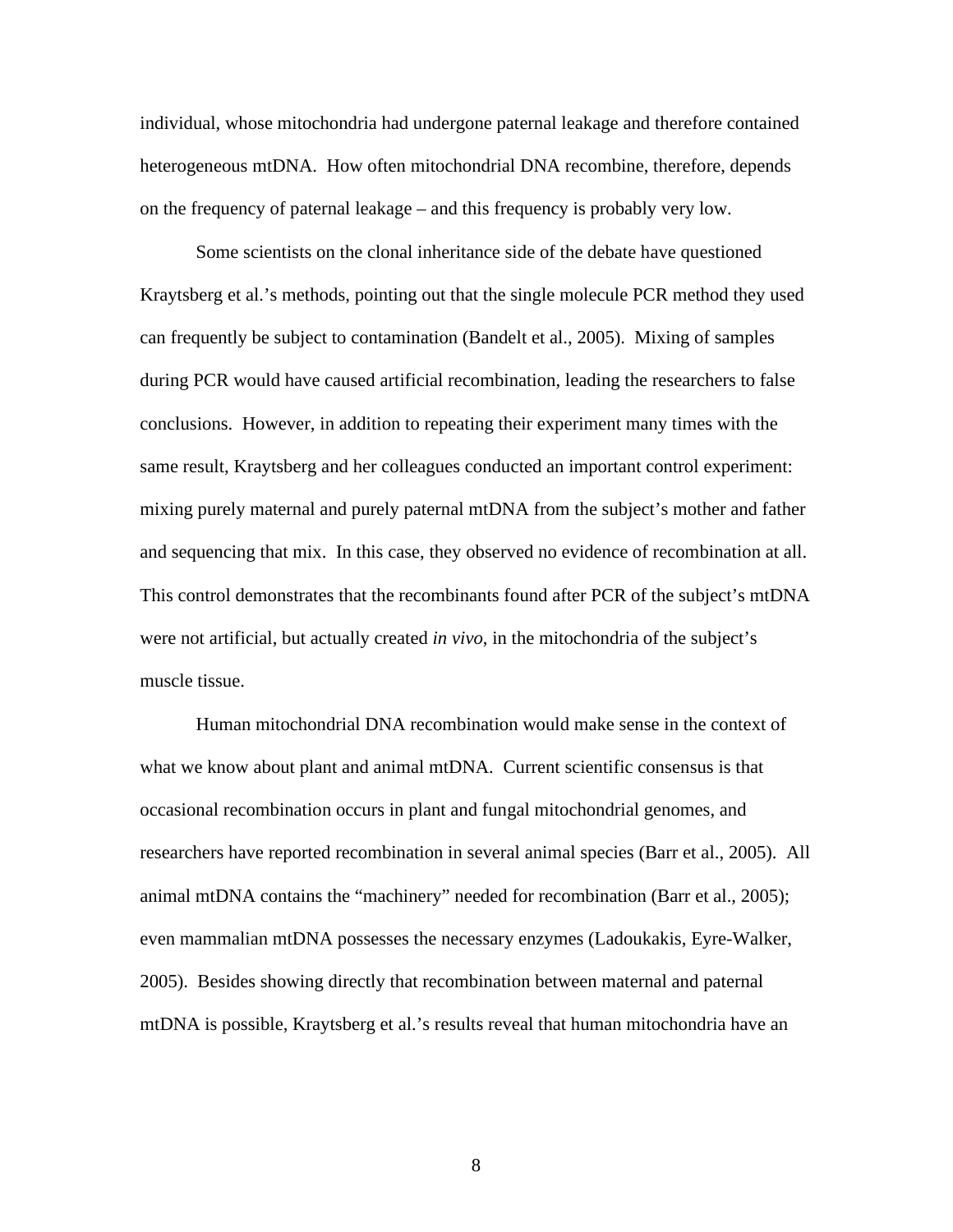active pathway for recombination – not just the necessary "machinery" (Ladoukakis and Eyre-Walker, 2004).

Further direct evidence of mitochondrial DNA recombination between two human cytoplasmic hybrid cell lines supports the idea that recombination is possible in human mtDNA given paternal leakage (D'Aurelio et al., 2004). D'Aurelio and his colleagues used two cell lines whose mitochondrial DNA contained mutations preventing oxidative phosphorylation. The mtDNAs of the two cell lines had two different mutations, but with this same phenotypic result. Both types of mitochondria could not survive in a medium lacking either uridine or pyruvate because of their dysfunctional respiratory chains. However, after fusing the two cell lines, D'Aurelio et al. found that hybrids grew in media that did not contain uridine or pyruvate. The coexistence of the two mutant mtDNA cell species resulted in mitochondrial functional complementation – mitochondria with mtDNA from both species had repaired mitochondrial respiration. After using this uridine and pyruvate-lacking medium to select for hybrids, D'Aurelio et al. sequenced their mtDNA. They found that some of the nucleoids of these fused cells contained not just several mtDNA molecules of each type, but also recombinant mtDNA molecules made of pieces from both types. Because the region of the molecules in which the sequence transition from one species' mtDNA to the other's differed for different mtDNA molecules, they concluded that these recombinant mtDNA molecules resulted from independent recombination events. Then, using Southern blot, D'Aurelio and his colleagues found recombinant bands that did not correspond to any of the bands from the original species' mtDNA. These recombinant bands made up approximately 10% of the total mtDNA.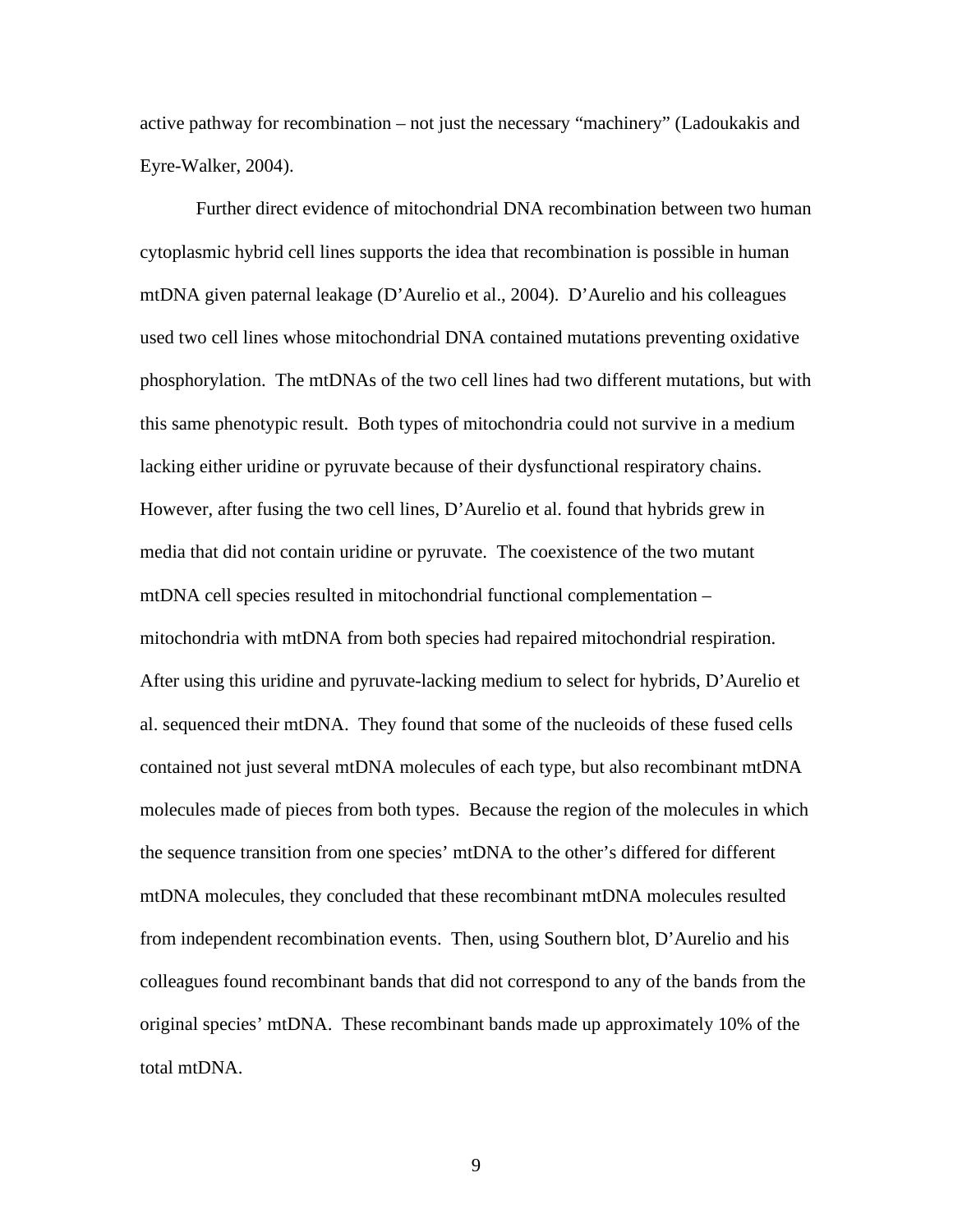Because D'Aurelio and his colleagues produced direct evidence of mtDNA recombinants by two independent methods – sequencing and Southern blot – their conclusion that human mtDNA recombination can occur within heteroplasmic cells is difficult to refute. However, the heteroplasmic cells they created are an ideal condition for recombination – one that hardly ever occurs naturally in humans.

Research by Zsurka et al. in 2005 provided less definitive evidence of recombination than D'Aurelio et al.'s, but their analysis used mtDNA from 24 human individuals. Therefore, it is more relevant to determining whether human mtDNA recombination occurs in practice. However, these individuals do not represent the general population either; they had multiple mtDNA heteroplasmy, which means that their mtDNA contained a section of mutated mtDNA in more than one place.

Zsurka et al. analyzed the skeletal muscle mtDNA of these individuals with more than one mutant mtDNA sequence, looking for evidence of recombination. In particular, they wanted to determine if these individuals' mtDNA was characterized by triplasmy or by tetraplasmy, which is a hallmark of recombination. Triplasmic mtDNA has a mixture of three different genomes: one wild type, with no mutations, the second with mutation 1, and the third with mutation 2. Tetraplasmic mtDNA, on the other hand, has a mixture of four different types of genomes: wild type  $(W_1W_2)$ , genomes with mutation 1 or with mutation 2 ( $W_1M_2$ ) and ( $M_1W_2$ ), and genomes with both mutations ( $M_1M_2$ ). This last option, which separates tetraplasmy from triplasmy, can only occur if the two separate mutations that produced multiple mtDNA heteroplasmy undergo recombination, allowing the creation of mtDNA molecules containing both mutations.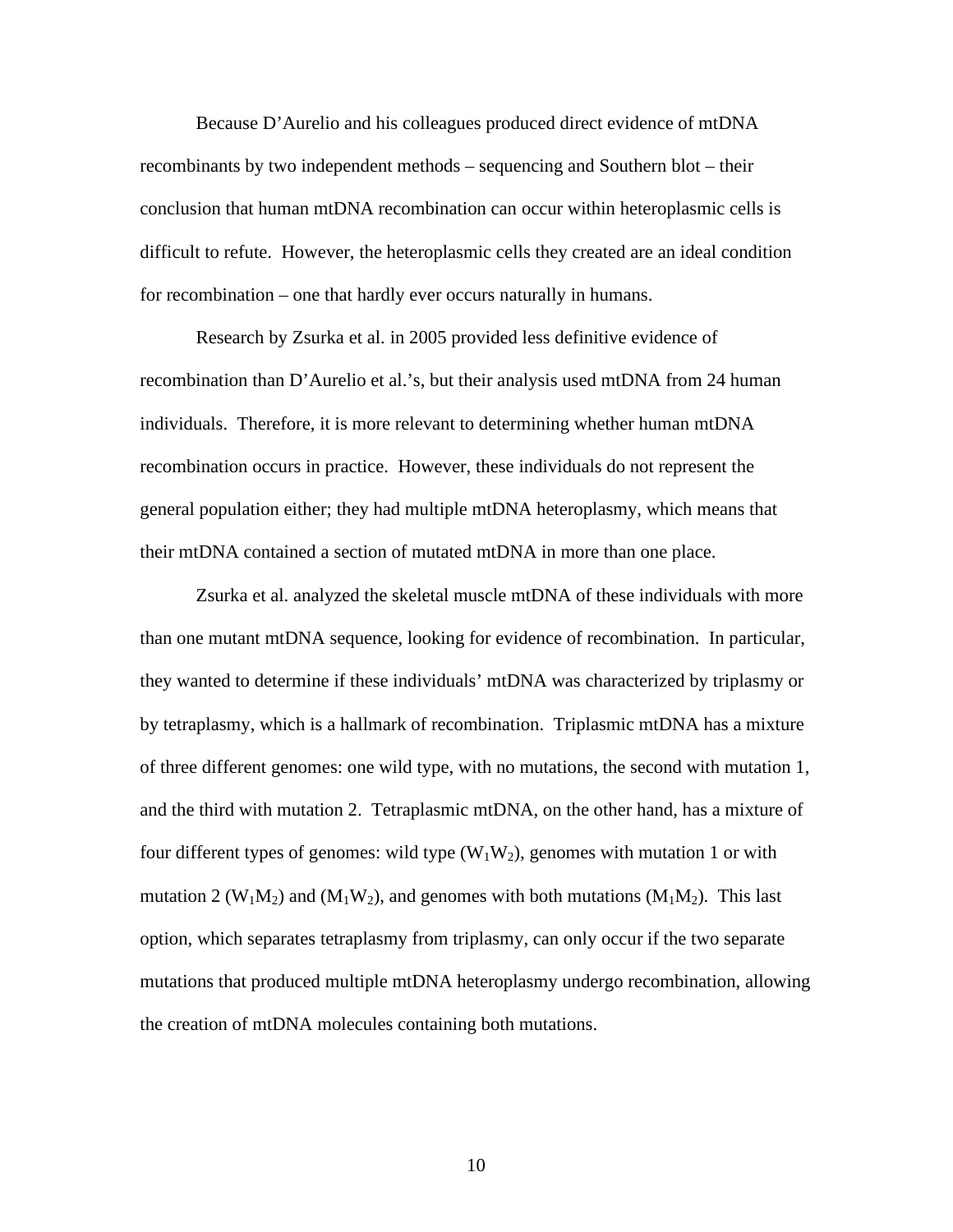In ten individuals (those with both a tRNA point mutation or a large deletion and a D-loop mutation, where the two mutations were far apart) Zsurka et al. observed tetrasplasmy. In twelve of the fourteen individuals whose two mutations were close together and therefore should have been unaffected by recombination, they observed triplasmy. These two results support the existence of human mtDNA recombination and even imply that it is common in human skeletal muscle.

Further evidence for mitochondrial recombination lies in the high rate of evolution of human mtDNA relative to the nuclear genome. Traditionally, scientists have cited mtDNA's lack of repair enzymes as the cause of unusually frequent mutations and unusually fast evolution (Ladoukakis and Eyre-Walker, 2004). But the existence of recombination and the new genetic variation it produces would provide another (and in the opinion of Barr et al., 2005, a better) explanation for mtDNA's high evolutionary rate.

In addition to the existence of new genetic variation, recombination provides a possible solution to the mystery of how mitochondria escape Muller's ratchet. By producing recombinant molecules, some of which are mutation-free, recombination would allow mitochondrial DNAs to rid themselves of deleterious mutations through selection of these higher-fitness recombinants. As a result, mtDNA would not lose their fitness irreversibly because of the accumulation of harmful mutations, as Muller's ratchet predicts. Recombination is definitely a candidate for the answer to the puzzle of how mitochondria have preserved themselves and their function for so long.

It is possible that because mitochondria are so essential, haploid (mutations cannot be hidden), and subject to intragenomic conflict with other mitochondria, almost all mutant mitochondria with reduced fitness are not reproductively successful.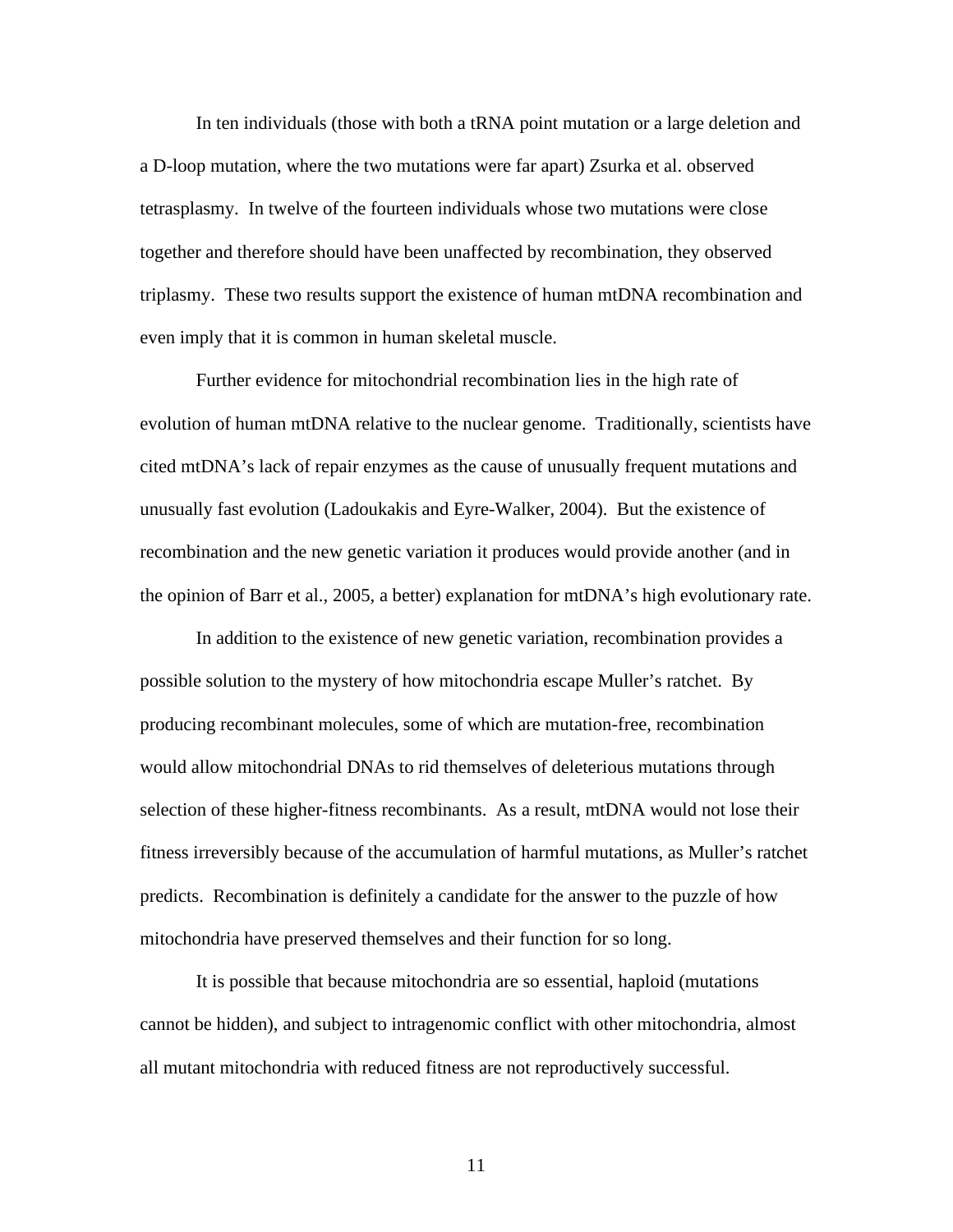Mitochondria undergo very strong natural selection within each human individual, so it is unlikely that mutant mtDNA with compromised function will be passed on by that individual to her (or his?) children. However, these unusually strong selective forces operating on mitochondrial DNA may slow down the effect of Muller's ratchet, but they cannot prevent it entirely. At some point, a deleterious mutation will occur – perhaps during the developmental stage of an individual, which would cause it to be clonally reproduced throughout the body and even in the gametes – and be passed on, and over enough time the accumulation of these mutations will result in extinction unless combated by another biological or evolutionary process. Even rare recombination events, on the other hand, can facilitate adaptive evolution and prevent mutation accumulation and Muller's ratchet (Barr et al., 2005). Mitochondrial DNA recombination – even a very low level of it – is a plausible explanation for the incredible preservation of mtDNA fitness.

Very infrequent recombination in the human population would not be detectable by methods such as the analysis of linkage disequilibrium and distance between alleles, because of the low statistical power of these analyses (Ladoukakis and Eyre-Walker, 2004). Critics of research like that of Awadella and colleagues point out that Awadella et al.'s data did not definitively demonstrate recombination. Kraytsberg et al. (2004), D'Aurelio et al. (2004), and Zsurka et al (2005) present less questionable conclusions in their papers, but they draw easy criticism for focusing on special mtDNA that seems irrelevant to the general human population. Kraytsberg et al. studied mtDNA from muscle tissue in an extraordinary individual with paternal and maternal mtDNA inheritance - a specific type of cell from an extremely unusual individual. D'Aurelio et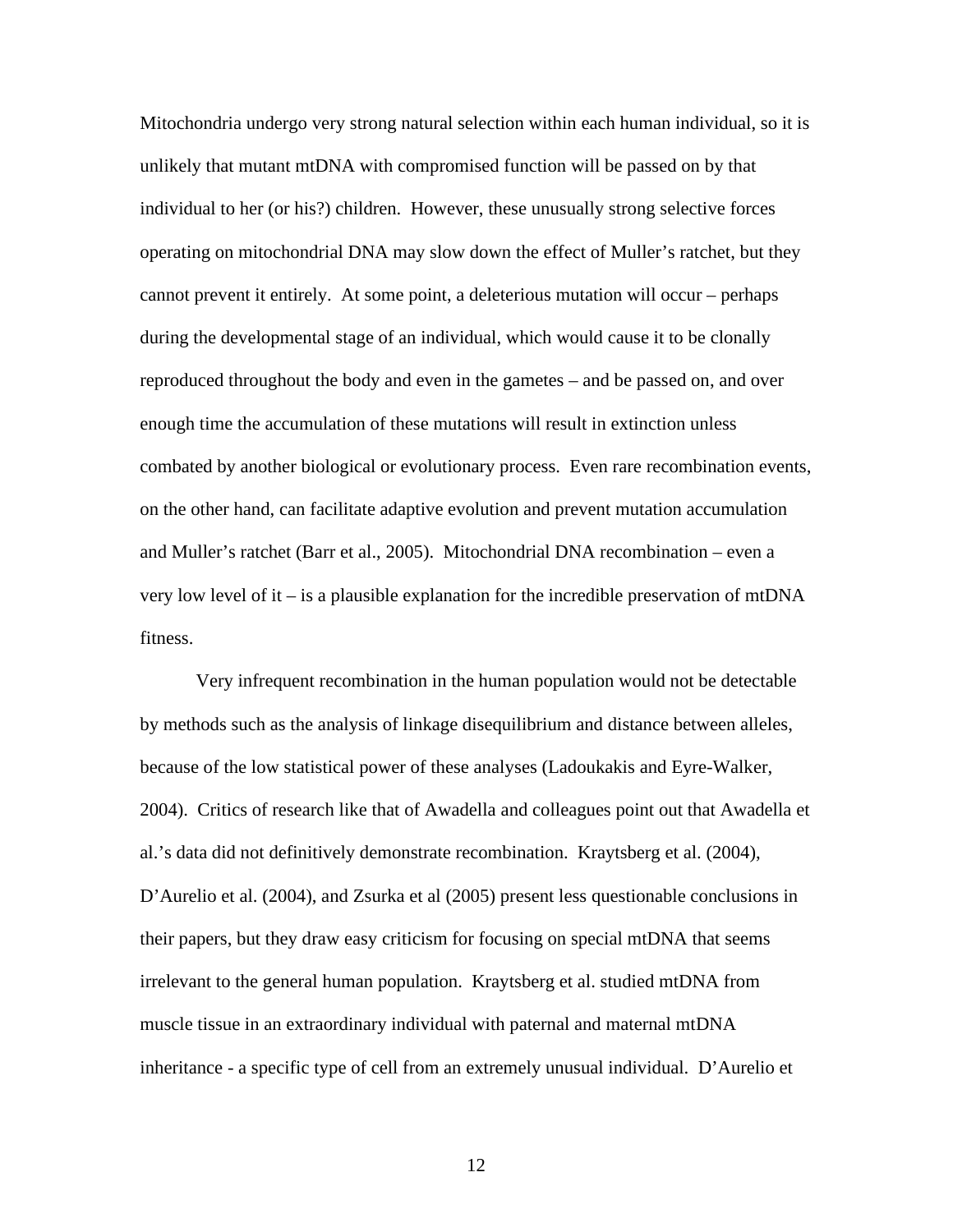al. studied hybrid mtDNA fused from two specially created mitochondrial species – a situation created in the laboratory to produce ideal conditions for recombination. Zsurka et al. demonstrated the existence of mitochondrial recombinants in ten individuals, but specifically in their skeletal muscle. Unfortunately, when dismissing mtDNA recombination research on the basis of alternative data interpretation in some experiments or a lack of unequivocally direct relevance in others, critics who support pure maternal inheritance tend to dismiss the body of research as a whole. In doing so, they ignore the strong argument for mtDNA recombination that these researchers have built out of small, sound pieces. In fact, a low level of mitochondrial DNA recombination is consistent with the results of all of these experiments.

Kraytsberg et al. provided direct evidence that mtDNA recombination does occur when heterologous mtDNAs are mixed in one individual's cells, and D'Aurelio et al. provided additional evidence of recombination between two different mtDNAs within one cell. Zsurka et al. showed that recombination also takes place in mitochondrial genomes containing a mixture of mutated and wild-type sequences at multiple locations. The research by these three groups of authors directly supports the hypothesis that a pathway for recombination exists in human mitochondrial DNA, and that recombination does occur; however, it has no impact and is not consequential (or detectable) unless the mtDNA undergoing recombination is heterologous. Recombination between two homologous mtDNA molecules results in new mtDNA molecules identical to the old. Therefore, the new question we must ask is not whether recombination occurs, but how frequently (or rather, infrequently) heterologous mtDNA molecules come to exist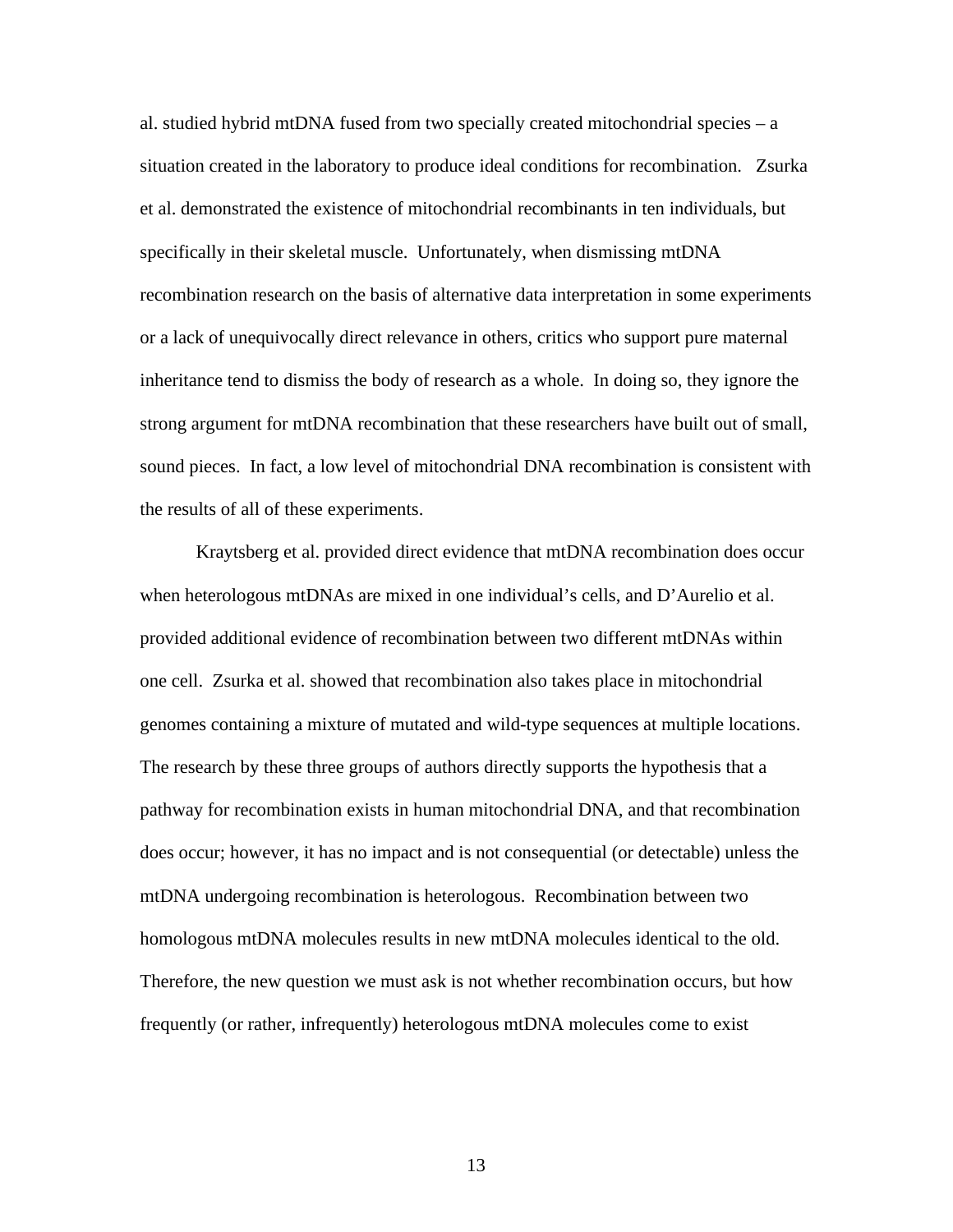together within human cells. Both paternal leakage and multiple mtDNA heteroplasmy due to mutations can cause this to occur, and both occur very rarely.

In all mammals, paternal mtDNA does enter the egg when the sperm fertilizes it, but efficient mechanisms target and destroy the paternal mtDNA immediately (Ladoukakis and Eyre-Walker, 2004). Except rare cases like that of the individual studied by Kraytsberg et al., when paternal leakage does occur, different mtDNAs from the two parents would never have the opportunity to recombine. If a mutation arises within one of the mtDNA molecules in a human cell, that mtDNA molecule can recombine with other mtDNA inside the same cell, but unless the other mtDNA has another, different mutation, the resulting recombinants will not be anything new – they will either have the one mutation, or not. Even if two mtDNAs with two different mutations do recombine, in order to pass on to the next human generation and have any phylogenetic impact, the recombinant mitochondria must be inside an egg cell that is fertilized and grows into a child. The bottleneck of vertical transmission of mtDNA from human generation to generation – so few mtDNA pass on – makes the likelihood of inheritance of this recombination of multiple mtDNA heteroplasmy almost non-existent. When considering the frequency of mitochondrial DNA recombination, the most important factor is therefore the frequency of paternal leakage.

No precise estimate of the rate of paternal leakage yet exists, but Ladoukakis and Eyre-Walker (2004) estimate it at much less than 1 in 1,000. This very low rate of paternal leakage, and therefore of recombination, is consistent with the failure of linkage equilibrium analyses to show significant evidence of recombination because of their low statistical power. It also helps to explain why mtDNA phylogenies and work in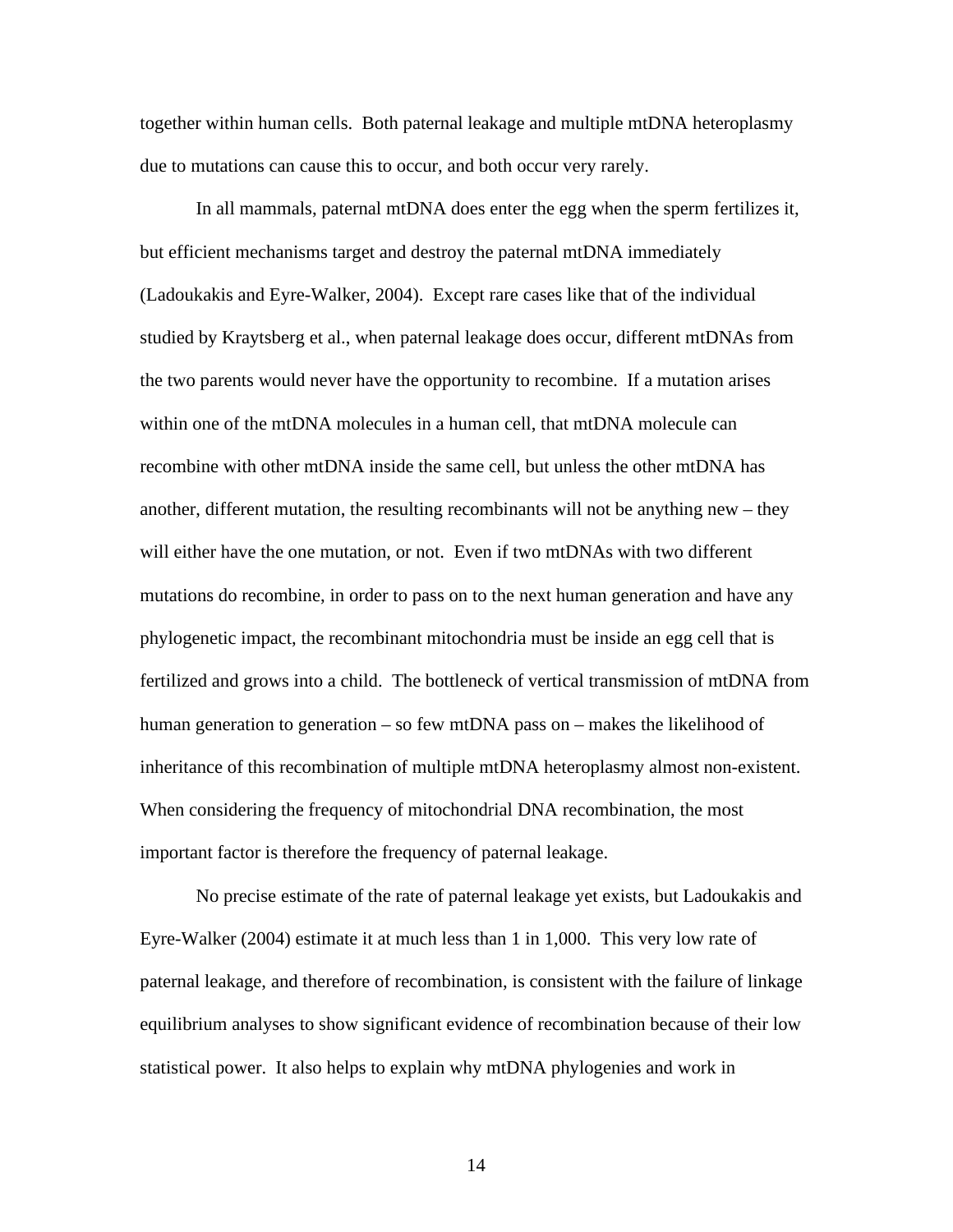population genetics have not detected or confirmed the existence of recombination. Because of the very low rate of recombination needed to combat the accumulation of mutations (Barr et al., 2005), however, mtDNA recombination allows – or at least helps to allow – mitochondria to escape Muller's ratchet. Mitochondria may have additional, undiscovered mechanisms that have allowed them to retain their fitness and function, but the most important is probably recombination, the traditional opponent of mutation accumulation. Although we do not yet know how frequently mtDNA recombination occurs in humans, scientific research has demonstrated its existence. This existence makes sense in an evolutionary context. Occasional paternal leakage and the resulting mtDNA recombination would help to clear out deleterious mutations without conceding the control over selfish elements allowed by uniparental inheritance (Barr et al., 2005). Because mitochondrial DNA is usually inherited clonally from the mother, little variation in mtDNA exists within each individual, and therefore selfish elements have fewer opportunities to assert an advantage over other mitochondria and reproduce themselves continuously to the disadvantage of the host (in this case, the human) (Barr et al., 2005). If an allele promoting a high level of paternal leakage were to enter the population as a mutation, it would be cleared out of the population by selection on the human level for minimized variation between mitochondria. By retaining a norm of purely maternal inheritance, except for the occasional paternal leakage and recombination, mitochondrial DNA successfully controls the spread of selfish elements and clears out any deleterious mutations that slowly accumulate.

With the new consideration of rare, but nonzero human mitochondrial DNA recombination, our knowledge of the evolution and history of man must be re-evaluated.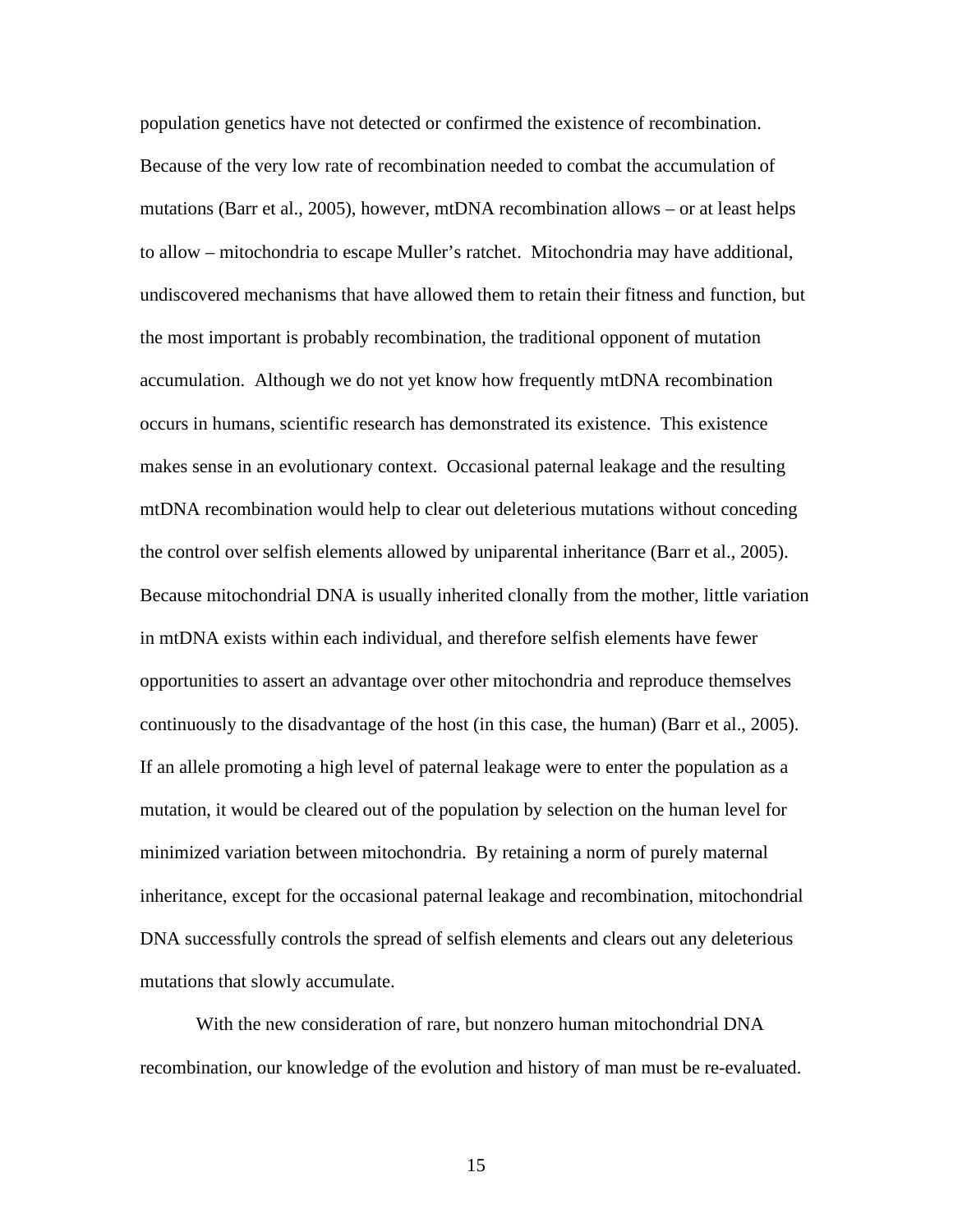Because of its supposed pure maternal inheritance, scientists have used mtDNA to trace the spread of humans across the globe, to date events in human evolutionary history, and to calculate the age and geographical location of "mitochondrial Eve."

Because of the rarity of mtDNA recombination and because very little gene flow occurs between distant populations, the mtDNA recombination factor will have little effect on the study of human migration across the world and the shape of the human phylogenetic tree (Ladoukakis and Eyre-Walker, 2004). An mtDNA mutation characteristic of a population that moved to a certain area would not be affected by recombination with a different population's mtDNA because of the lack of gene flow between the two.

The existence of mtDNA recombination will, however, affect our current dating of events in human evolution. Ignoring recombination results in an overestimate of the rate of mutation in mtDNA, since recombination, not mutation, caused some of the observed genetic variation (Ladoukakis and Eyre-Walker, 2004). Therefore, the mtDNA molecular clock ticks slower than scientists previously believed, and many important events in human evolutionary history probably occurred longer ago than was thought. Using a modified molecular clock that factors in mtDNA recombination, the new estimate of the time of migration of humans from Africa is closer to estimates based on nuclear genes (Slate and Gemmell, 2004).

The age of "mitochondrial Eve," too, must be modified when factoring in the existence, however infrequent and rare, of mitochondrial DNA recombination. Two different studies considering recombination place Eve's age at two times and at four times its current value of approximately 171,000 years (Slate and Gemmell, 2004).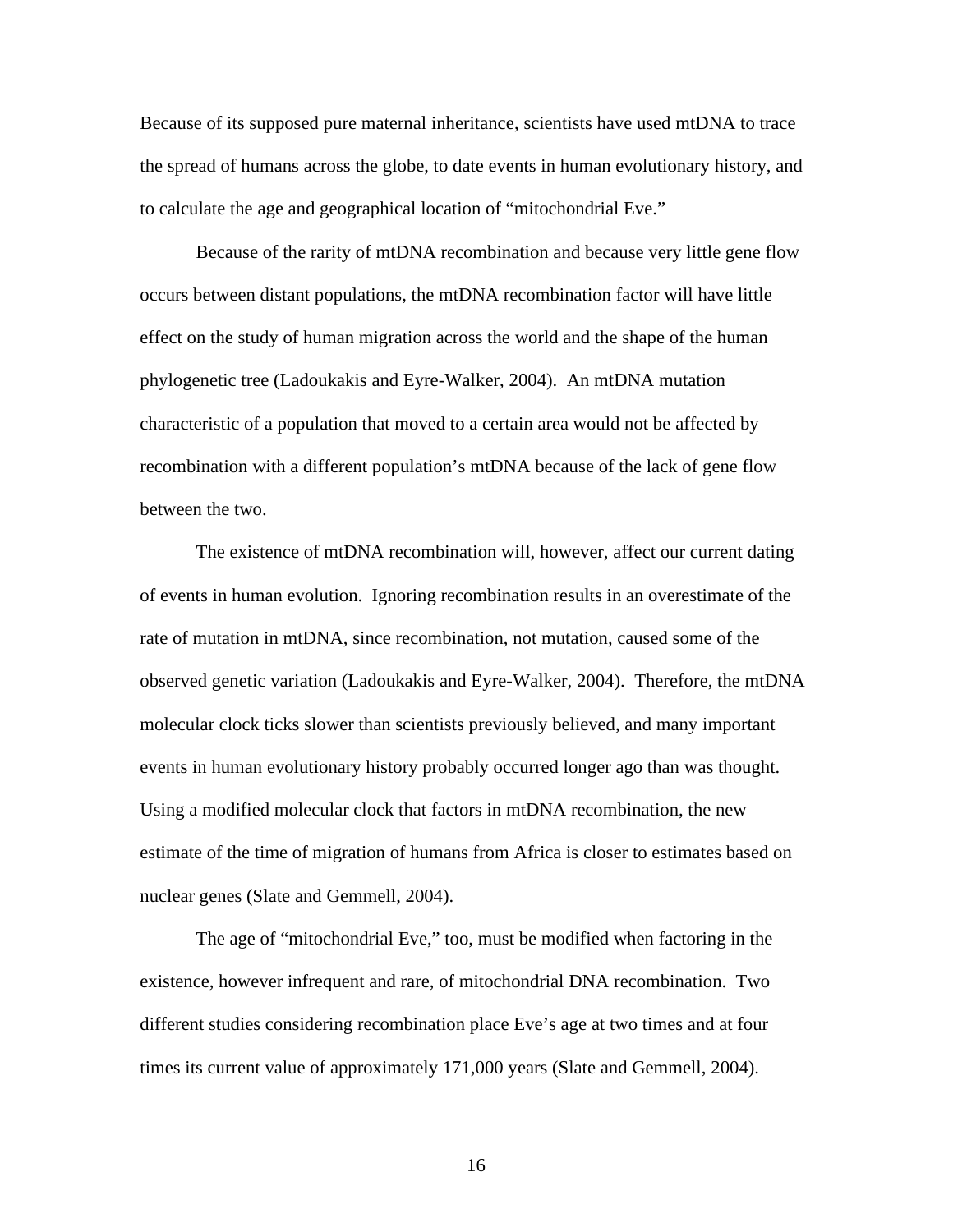However, Eve's existence as the current human population's most recent common female ancestor and her geographical location in Africa remain unchanged.

Although recombination does occur in human mitochondrial DNA, usually as a result of paternal leakage, leakage and recombination occur so rarely that their existence does not call for an overhaul of our knowledge about human evolutionary history, but rather for a fine-tuning of it. Recombination occurs so infrequently, in fact, that population genetic data contains no noticeable evidence for it. However, in combating a similarly slow process – the accumulation of mitochondrial mutations over time – recombination is effective, with the current preserved function of mitochondria as evidence of its success.